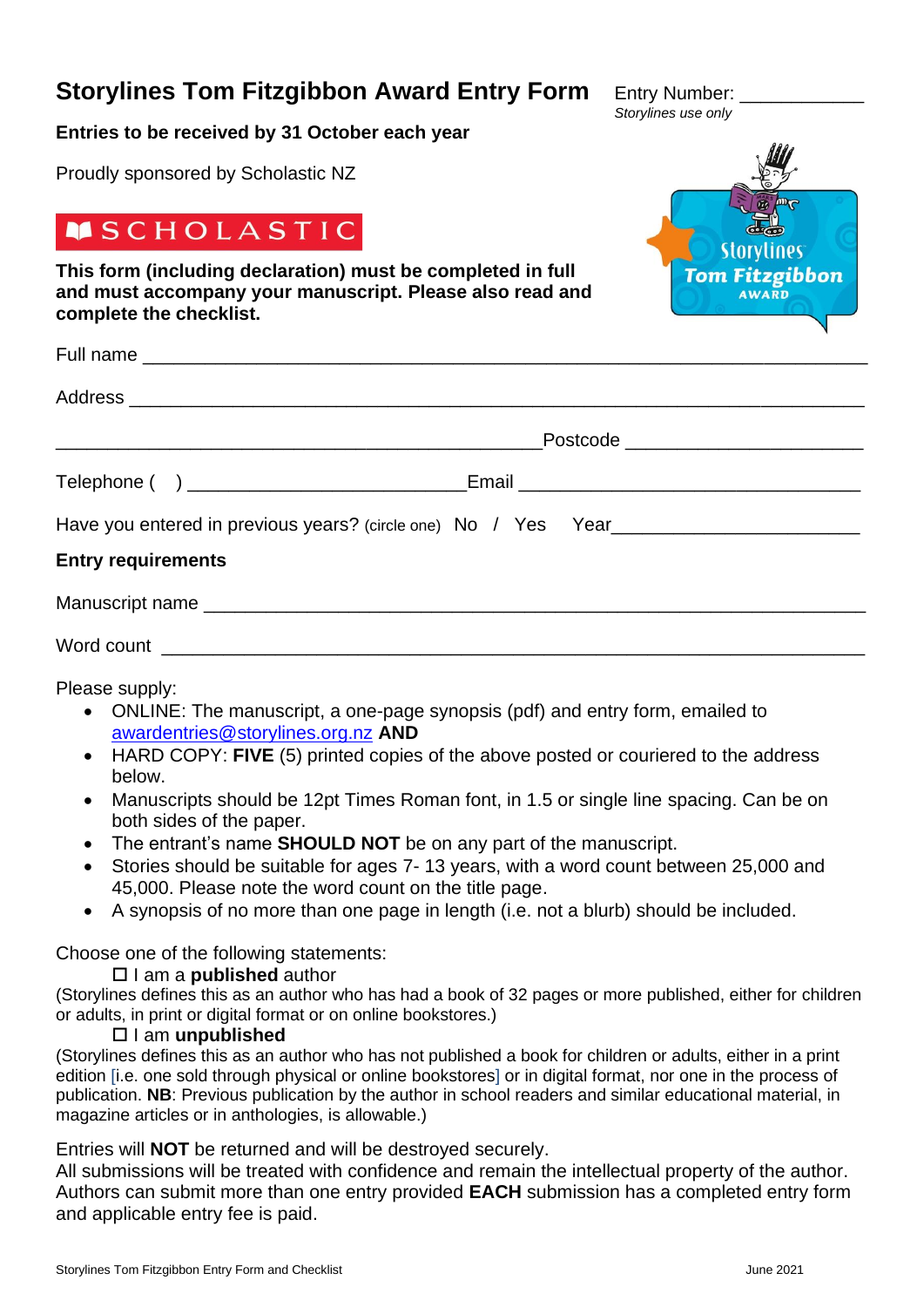# **Entry Fees**

 $\Box$  \$20.00 per title for Storylines members.  $\Box$  \$40.00 per title for non-members. Paid by Online Banking (date) \_\_\_\_\_\_\_\_\_\_\_\_\_\_\_ **OR**  $\square$  Online via website using a credit card (order number)  $\square$ Online entry payments (internet banking) are payable to the Storylines Trust account ASB 12-3067-0187408-03 Particulars: Your name Reference: TF Award

# **Entries must be postmarked in New Zealand no later than 31 October and sent to:**

Tina Collins Storylines Awards Convenor c/- Kumeu Library 296 Main Rd Huapai, Auckland 0810

## **DECLARATION**

I have read and understood the following eligibility criteria:

- I am normally a resident in New Zealand and a New Zealand citizen by birth, naturalisation or immigration, or have held a Permanent Residence Permit in New Zealand for a period of at least **TWO** (2) years at the closing date for submissions. New Zealand citizens or permanent residents as defined here but who are living overseas temporarily are eligible if their absence is for LESS than two (2) years at the closing date for submissions.
- I have not also entered the Storylines Janice Marriott Mentoring Award in the current year
- I have not received or applied for any financial assistance towards this project.
- This manuscript is an original piece of work and has not appeared in any format i.e. has not been published (either by self-publishing or a small publishing house) in either print or digital format for trade (books sold through normal retail or online bookstores) or for educational purposes (such as school readers) or be anywhere in the process of publication.
- I cannot request any alteration to my manuscript after it has been submitted.
- I understand that the judges' decision is final and NO correspondence will be entered into.
- I understand that should I be notified as the winner, this will be kept confidential until the annual Storylines Margaret Mahy National Awards Day.
- I understand that the winning manuscript will be subject to Scholastic NZ's normal editing processes.
- The winner will be required to provide a photograph and short biography for media publicity and the Storylines website.

I have read and understood the above declaration and entry requirements.

Signed \_\_\_\_\_\_\_\_\_\_\_\_\_\_\_\_\_\_\_\_\_\_\_\_\_\_\_\_\_\_\_\_\_\_\_\_\_\_\_\_\_ Date \_\_\_\_\_\_\_\_\_\_\_\_\_\_\_\_\_\_\_\_\_\_\_\_\_\_